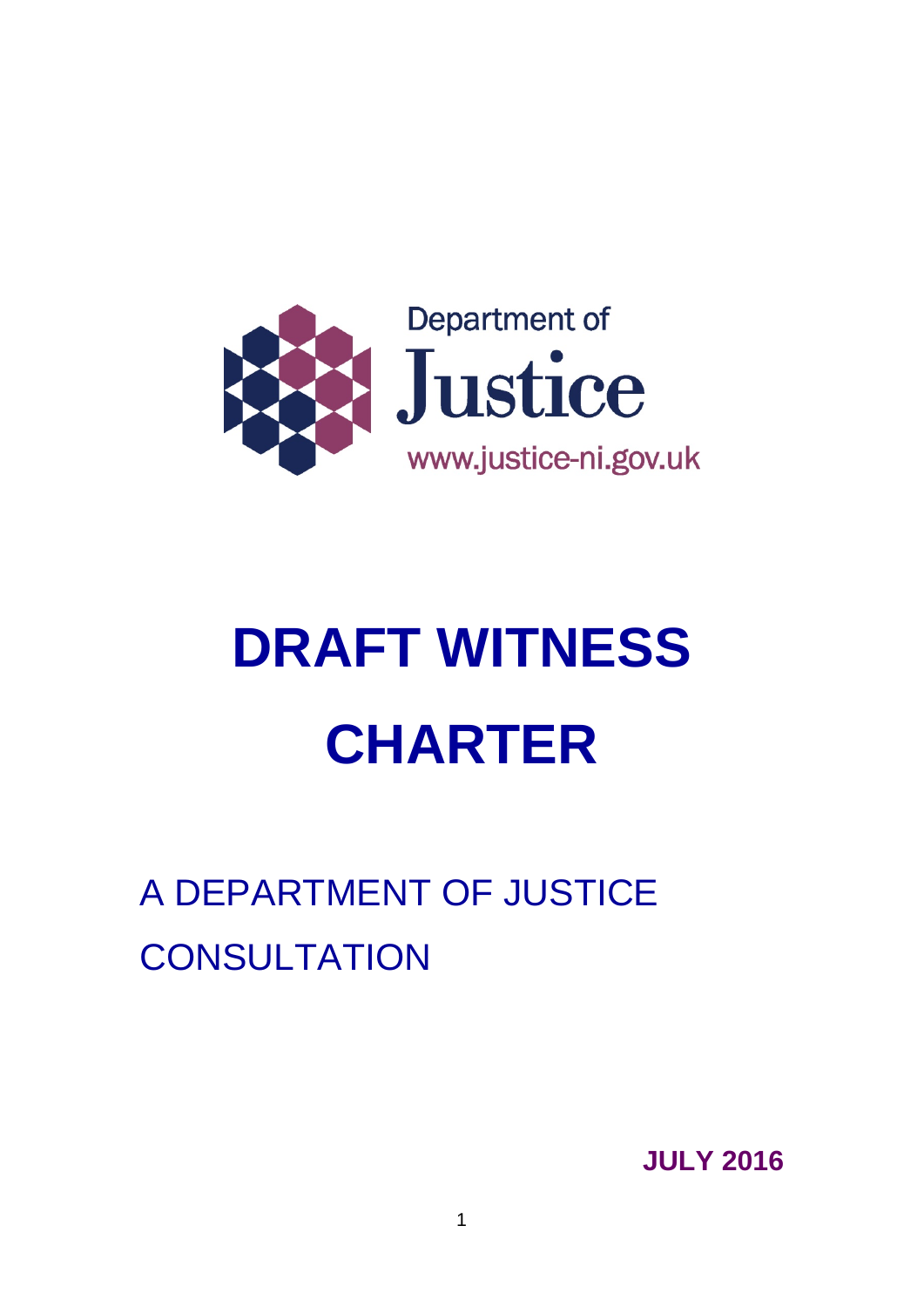# **CONTENTS**

| Minister's foreword               |    |
|-----------------------------------|----|
| About this consultation           | 5  |
| Introduction                      | 6  |
| <b>Key Issues</b>                 | 7  |
| <b>Next steps</b>                 | 13 |
| <b>Equality impact</b>            | 14 |
| Responding to this consultation   | 15 |
| <b>Consultation questionnaire</b> | 18 |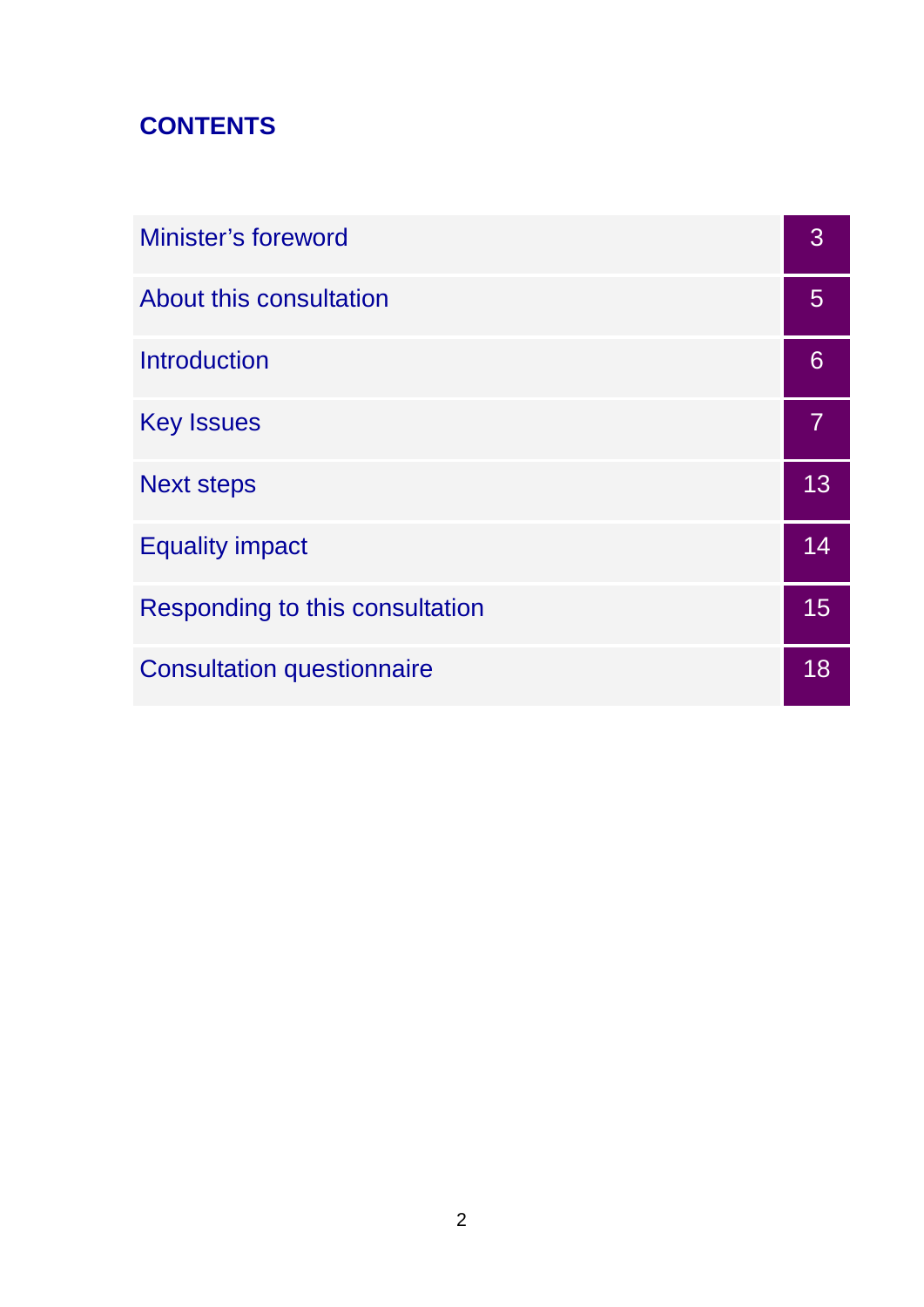#### **MINISTER'S FOREWORD**

Understandably being a witness to a crime and having to give information to the police, a defence legal representative or at court can be challenging. I very much recognise the importance of ensuring that those that have to give evidence are provided with appropriate information and that the support services that we currently provide are fit for purpose. All those that provide evidence in criminal cases make a valuable contribution to the operation and effectiveness of the criminal justice system. The system very much depends on the honesty and truthfulness of the witnesses involved in the case, regardless of the severity of the incident.

Central to the criminal justice system is ensuring that witnesses of crime can provide best evidence to the police and at court, and that justice is done, whether that be through the conviction or acquittal of a defendant.

The Witness Charter is intended to raise the bar by providing witnesses with relevant information and clearly setting out what they can expect as they move through the criminal justice system. The Charter sets out how this applies to both prosecution and defence witnesses on their journey through the criminal justice system. It covers how witnesses are to be treated by the police where they are a witness to a crime, as well as the standard of care they can expect from a range of criminal justice system service providers. The Charter also deals with the standards that will apply to defence witnesses, where they may have to give evidence at court.

The Charter makes clear to criminal justice system service providers precisely what their duties are in ensuring that witnesses receive information and support, tailored to their needs as much as possible. It also sets out the measures that a defence witness can expect to receive from a defence solicitor.

3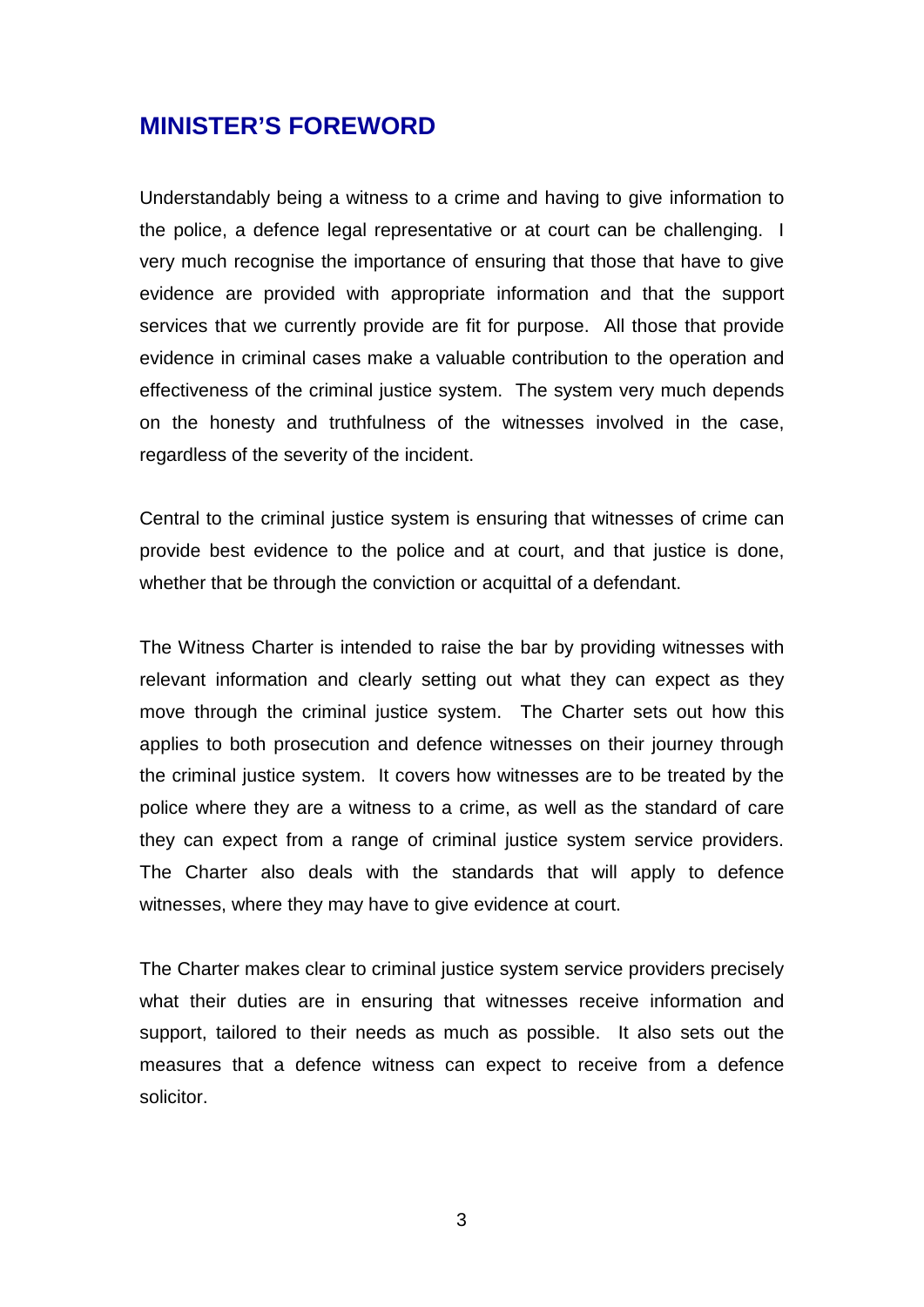This consultation seeks views on the content and format of the Charter. It is your opportunity to tell my Department what you think and your chance to help us deliver an improved service to those that have witnessed a crime.

**Claire Sugden MLA** Minister of Justice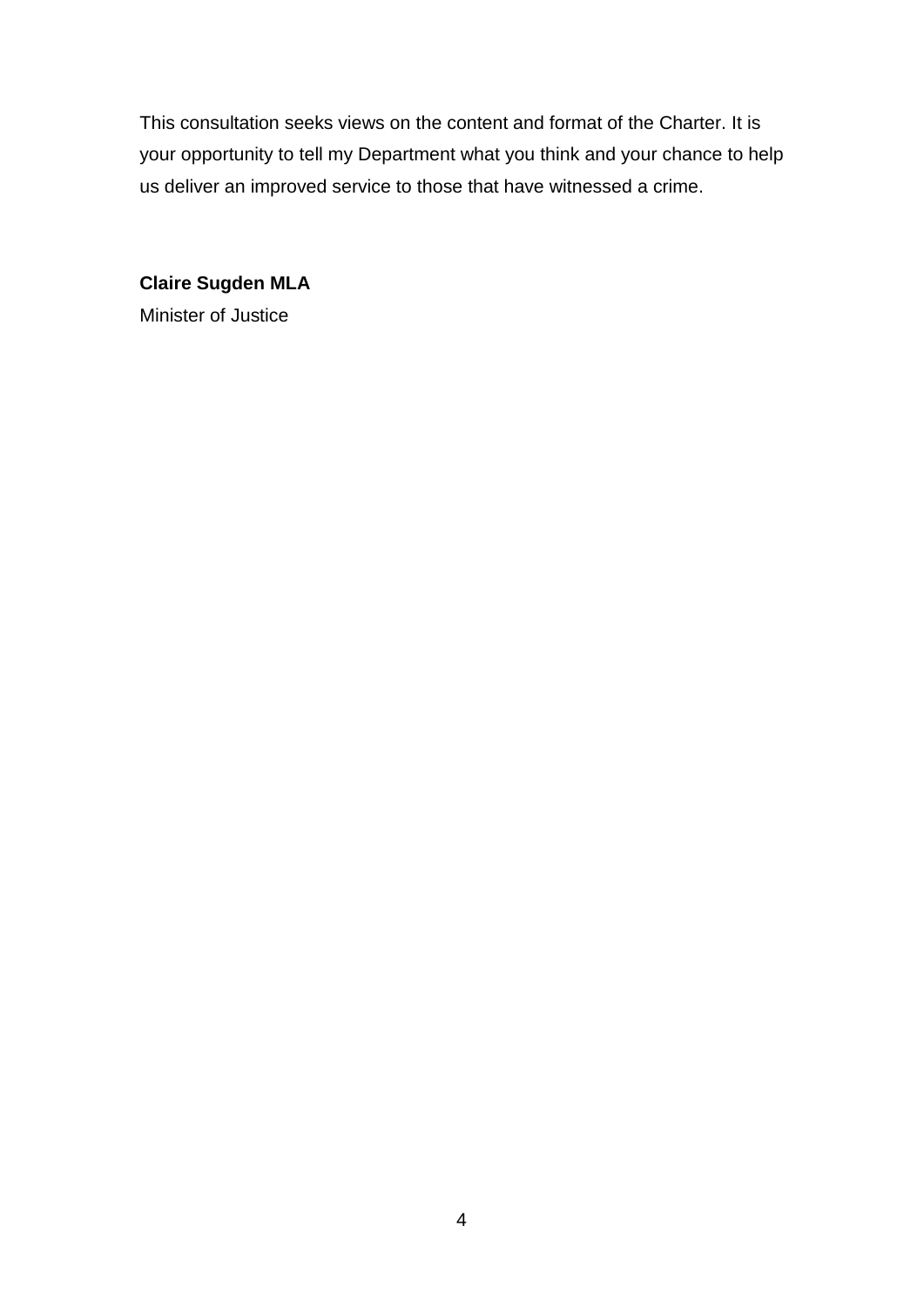# **ABOUT THIS CONSULTATION**

This consultation seeks views on the Witness Charter.

We invite comments on the Witness Charter from members of the public, key stakeholders as well as organisations and individuals who have an interest in this area. **We are particularly interested to hear from those who have previously witnessed a crime**.

We would encourage representatives of organisations to seek the views of those who have witnessed a crime, as part of their consultation responses. The Department is also willing to engage further with stakeholders, on the content of the Witness Charter, should they find that helpful.

Responses or requests for further information should be provided by 5pm on **Tuesday 27 September 2016** (please note that it may not be possible to accept consultation responses after this date). You can respond to the consultation exercise by email, post or online at [www.surveymonkey.co.uk/r/Witness\\_Charter\\_Consultation\\_Response\\_Form.](http://www.surveymonkey.co.uk/r/Witness_Charter_Consultation_Response_Form) However, please note that the online facility is limited to 2000 characters per question – around 20 lines of typed text.

Further information on how to respond can be found at page 15.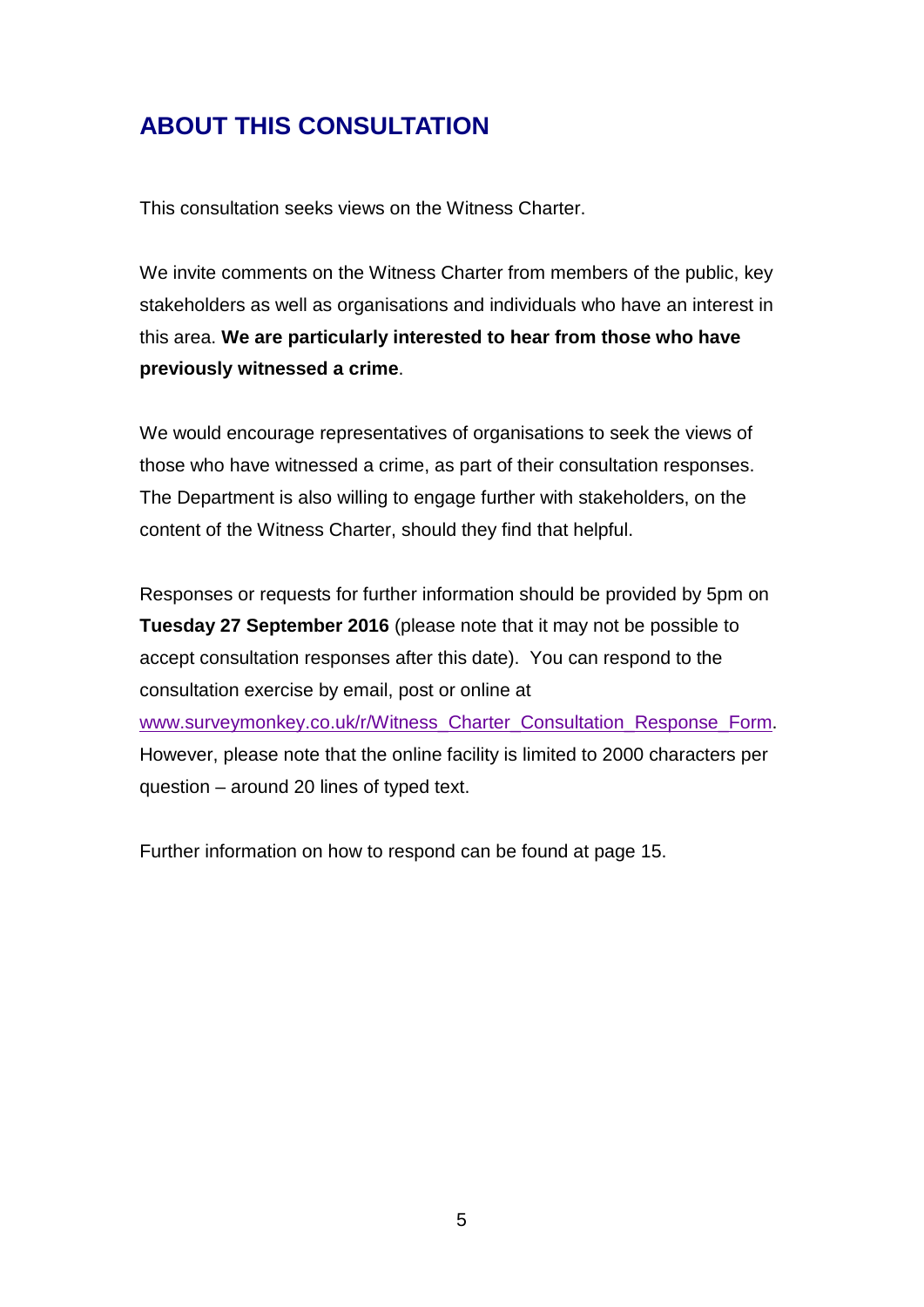# **INTRODUCTION**

1. The Department of Justice is consulting on a new Witness Charter. The purpose of the Witness Charter is to set out the entitlements or standards that witnesses of crime in Northern Ireland can expect to receive from a range of service providers and also defence legal representatives.

2. In June 2013 the Department published the five-year victim and witness strategy 'Making a difference to victims and witnesses of crime – Improving access to justice, services and support'. [1](#page-0-0) The strategy aims to provide better quality services which respond to the needs of victims and witnesses, and secure a more positive experience for all those who have contact with the criminal justice system. One of the key actions included in the strategy is to develop a Witness Charter. This consultation exercise forms part of that commitment. It is intended that the Charter will be placed on a statutory footing in 2017.

3. The purpose of this consultation is to seek views from all interested parties on the content of the Charter particularly from anyone who has witnessed a crime and been involved with the criminal justice system. The Department welcomes views on anything included in this consultation paper; in particular, we are interested in comments on the questions posed. We do, however, welcome any other detailed points that you wish to make.

<sup>&</sup>lt;sup>1</sup> www.iustice-ni.gov.uk/publications/victims-and-witnesses-strategy-2013-2018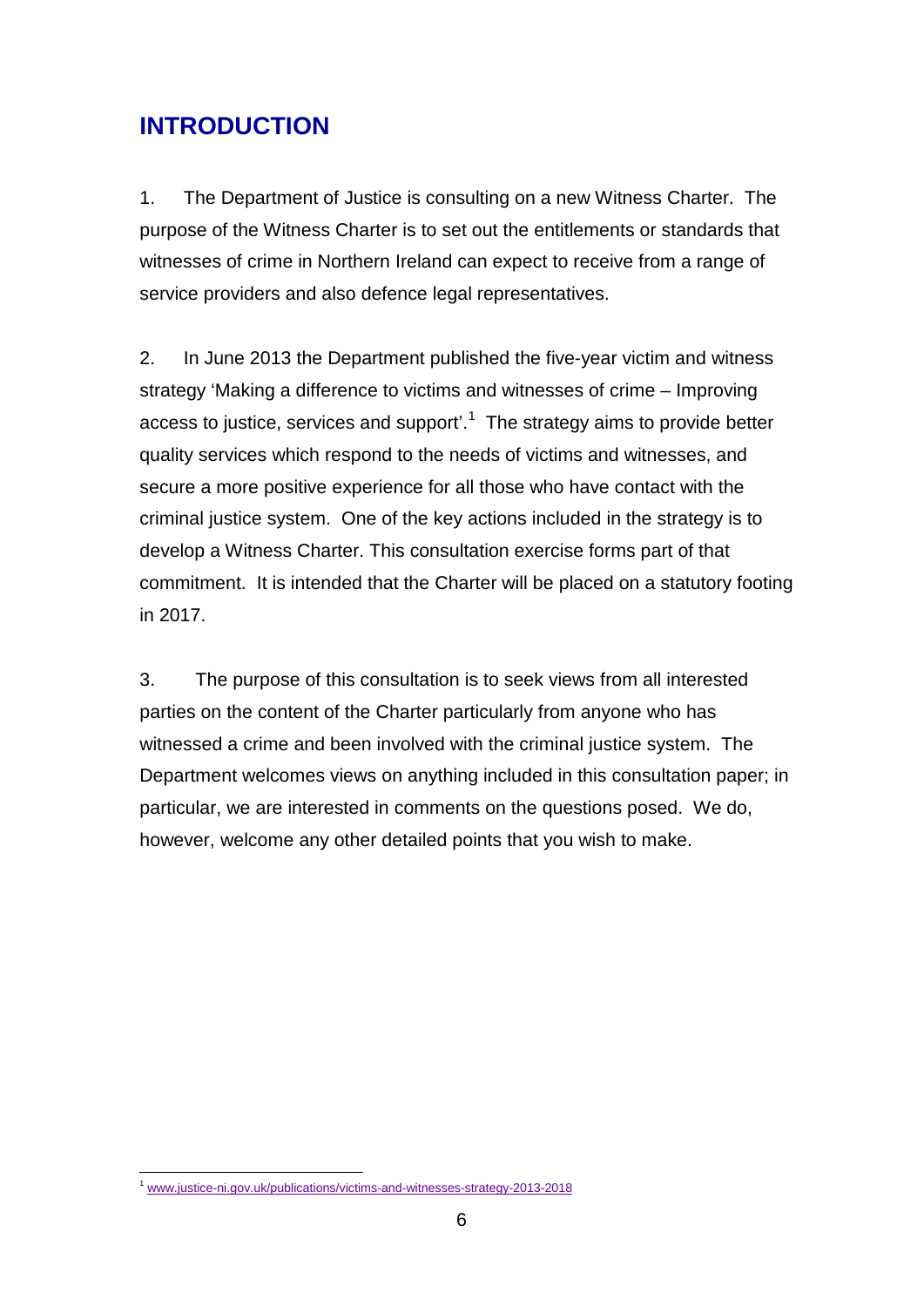# **KEY ISSUES**

#### **Format**

4. The criminal justice system may at times appear confusing to anyone who has witnessed a crime and may have to give evidence. The Witness Charter, similar to the Victim Charter, is designed to focus on a witness' journey through the criminal justice system, covering the key stages from reporting having witnessed a crime through to a decision in court. We consider that this will enable a witness to identify where they are in the process, know who they will be dealing with, know what services may be available, know what is likely to happen next and identify what they can expect to receive in relation to entitlements, standards, information or support.

5. In order to increase understanding of the process, a flow chart setting out a journey through the system and an overview of service providers is included in the Charter.

## **Q1. Do you think that the 'witness journey' approach used in the Witness Charter is the right one?**

## **Who is the Charter for?**

6. The Witness Charter sets out who the Charter is for. It includes all those who have witnessed a crime or can provide evidence. This includes prosecution witnesses, who give evidence for the prosecution, as well as defence witnesses who give evidence for the defence. The Public Prosecution Service decide whether to charge someone with a crime and take them to court. The defence are there to help a person that may have broken the law. A separate Annex includes provision relating to expert witnesses, such as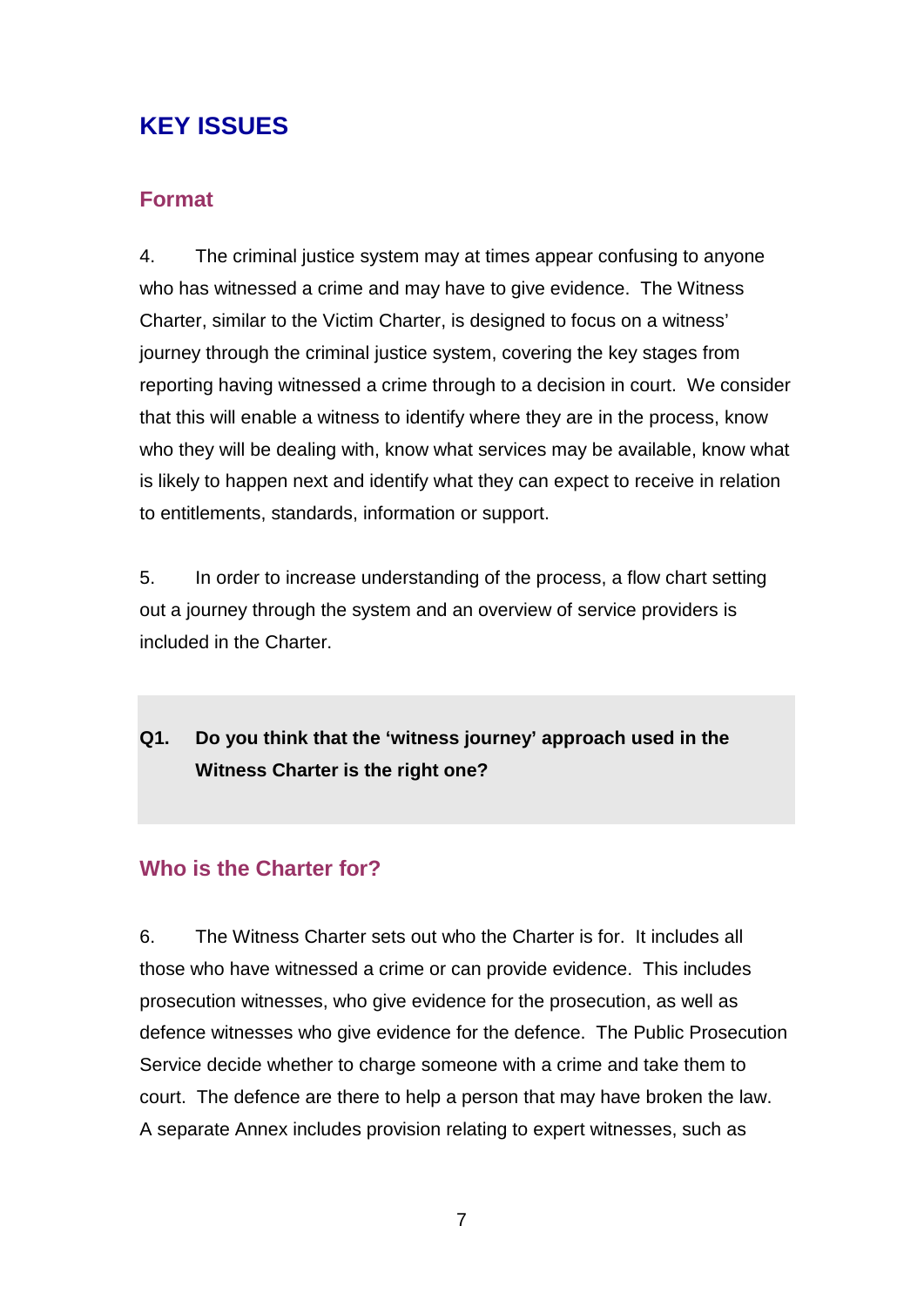medical professionals. The Charter does not apply to defendants where they are to give evidence at court.

7. In some instances, where you are a child witness, information may be provided to your parent or a representative instead of, or in addition to, you.

**Q2. Do you have any comments on who the Witness Charter is for, i.e. prosecution, defence and expert witnesses?**

#### **Entitlements, service provision and standards**

8. The Witness Charter has been developed to take account of the commitments in the five-year victim and witness strategy and the Justice Committee's inquiry into the criminal justice services available to victims and witnesses of crime. Key elements of the Charter relate to:

- how witnesses are to be treated;
- being understood and being able to understand information provided;
- ensuring witnesses are provided with relevant services or access to information as they move through the criminal justice system;
- updating witnesses, where they have to give evidence, and providing relevant information relating to this;
- consideration of how witnesses may be assisted to give their best evidence;
- what support services are available and being able to bring someone for support; and
- witnesses being able to raise concerns if unhappy with how they have been dealt with.

9. A short overview of entitlements and standards is contained within the **Charter**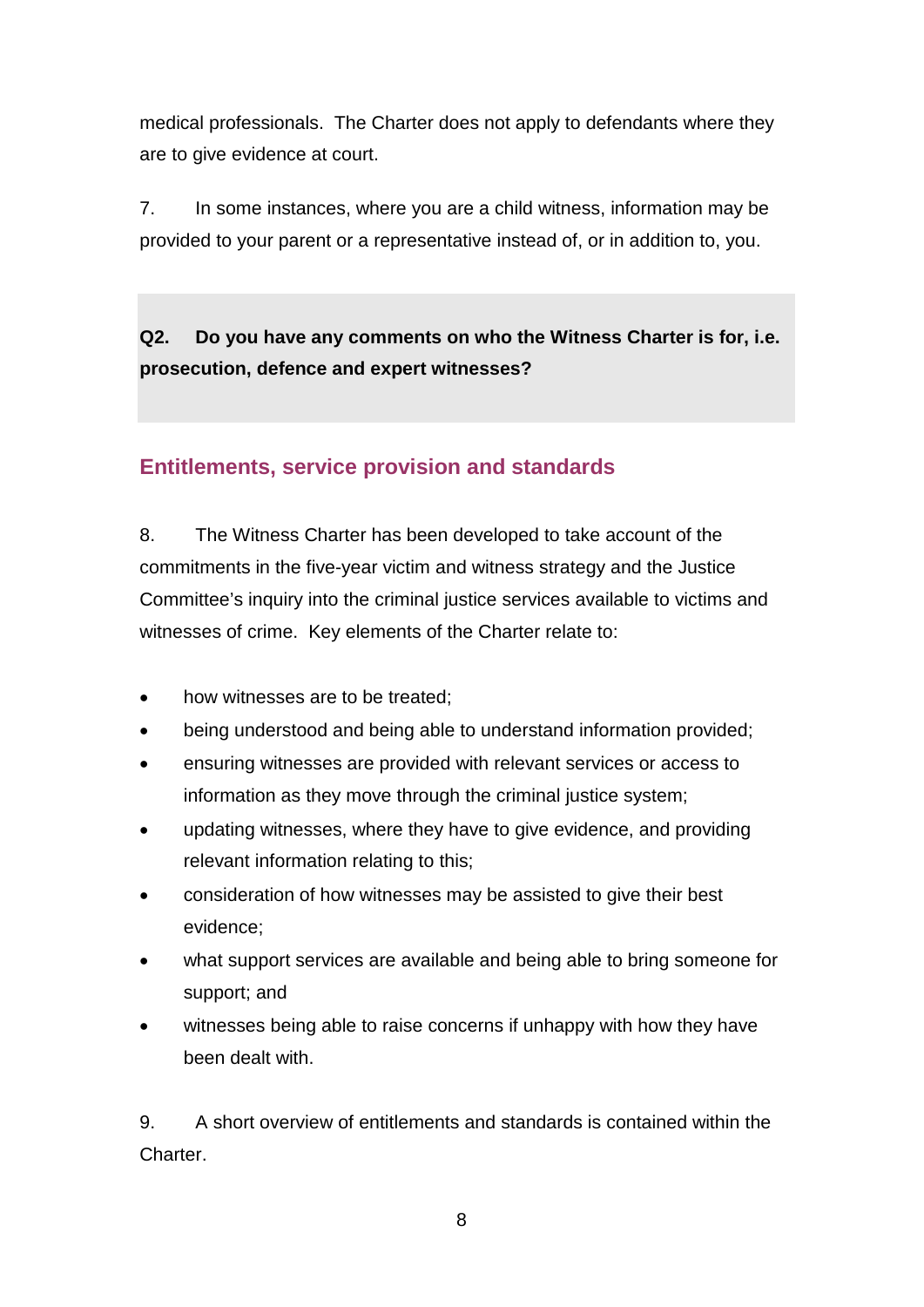- **Q3. Does the Witness Charter contain the key entitlements, standards and/or services that you would expect to see in it?**
- **Q4. Is there anything that you think should be added to, or omitted from, the Witness Charter?**
- **Q5. Do you have any other comments on the content of the Witness Charter?**

# **Incorporating prosecution, defence and expert witnesses within the Charter**

- 10. The Witness Charter incorporates three type of witness:
	- prosecution witnesses;
	- defence witnesses; and
	- expert witnesses.

11. As the services, support or standards available will vary for each type of witness it is necessary to specify in the Witness Charter what each type of witness is entitled to, or can expect to receive, on their journey through the criminal justice system. As expert witnesses are quite distinct from both prosecution and defence witnesses they have been dealt with in an Annex.

12. The services and support available for both prosecution and defence witnesses have been included as they arise in their respective journeys. The approach adopted has been to set out the position of each type of witness rather than cover this within two separate documents. It is felt that two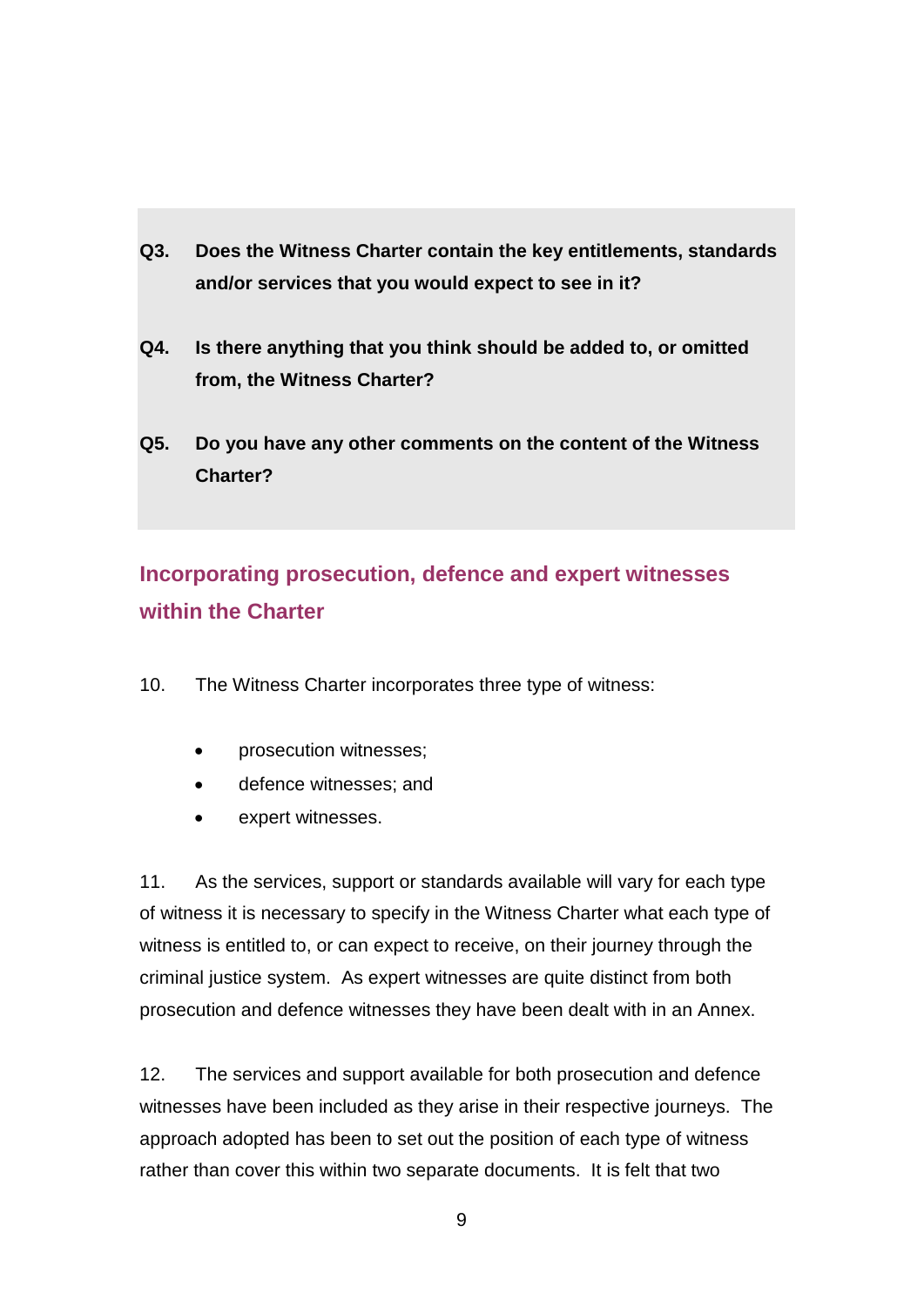separate documents, or sections, could result in a lot of duplication and a much lengthier document.

**Q6. Do you think that the Witness Charter adequately sets out how it applies to each of the categories of witness? If not, do you consider that any further information should be provided?**

#### **Accessibility of the summary document and overview material**

13. The Charter is intended to set out the entitlements, standards and/or services available to witnesses at the key points of the criminal justice process. In light of this is a detailed document. It is supplemented with a short summary document that contains a two page overview of the key elements of the Charter. In addition, the Charter itself contains an overview diagram of the criminal justice process and service providers. This documentation is to ensure that the key aspects of the Charter are as accessible as possible.

14. An easy read version of the summary document has also been prepared. Alternative formats can be provided on request. Following consultation the summary Charter will be translated into Chinese Simple/Mandarin, Latvian, Lithuanian, Polish, Portuguese and Romanian. These are the languages for which interpretation is most commonly used at police and court stages.

**Q7. The Witness Charter is a lengthy document. In light of this it contains a two page overview and flowchart. A summary document, easy read document and Young Person's Guide to the Charter are also available. Following consultation the summary document will be** 

10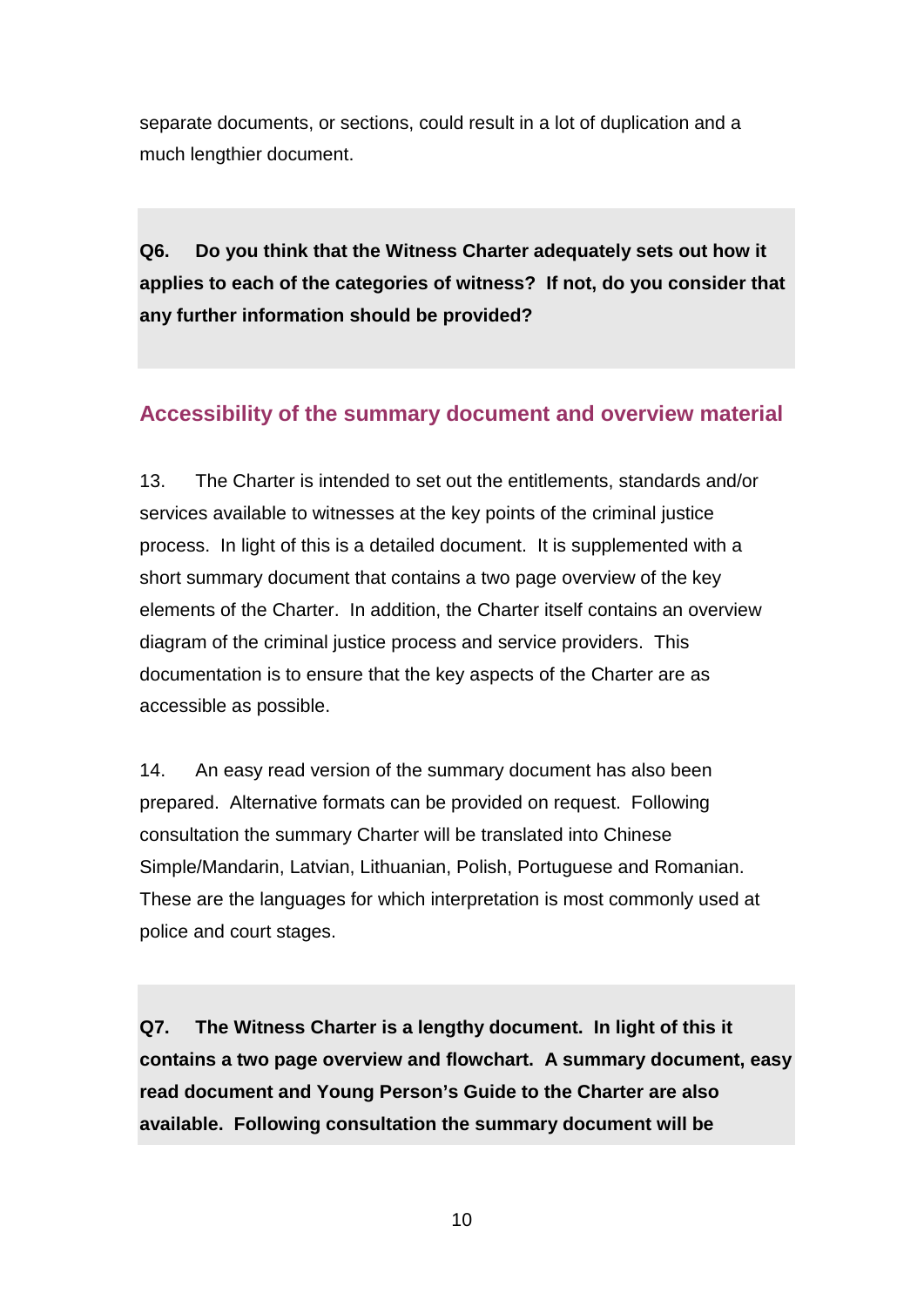**translated into the six languages for which interpretation is most commonly used at police or court stage.** 

- **(i) Are these documents useful?**
- **(ii) Do they contain the right level of information?**
- **(iii) Is there anything else that you think should be added to or omitted from them?**
- **(iv) Have you any suggestions about improving them or making them more accessible?**

#### **Awareness of the Witness Charter**

15. Witnesses have indicated that at times they are uncertain of what the criminal justice system involves, what the next step of the process is, which organisation they are dealing with, what support is available and what is happening in relation to the case. The Witness Charter is intended to inform witnesses so that they are clearer on what to expect from the criminal justice system, what services or measures are available and when they will receive information.

**Q8. We are keen to ensure that as many people as possible are aware of the Witness Charter and the supporting documents. Do you have any suggestions on how we can best promote awareness of the Witness Charter?**

#### **Monitoring the operation of the Charter**

16. The Witness Charter will be placed on a statutory footing in 2017. Once in place we will be keen to ensure that the Witness Charter can be further developed over time to reflect policy developments and emerging good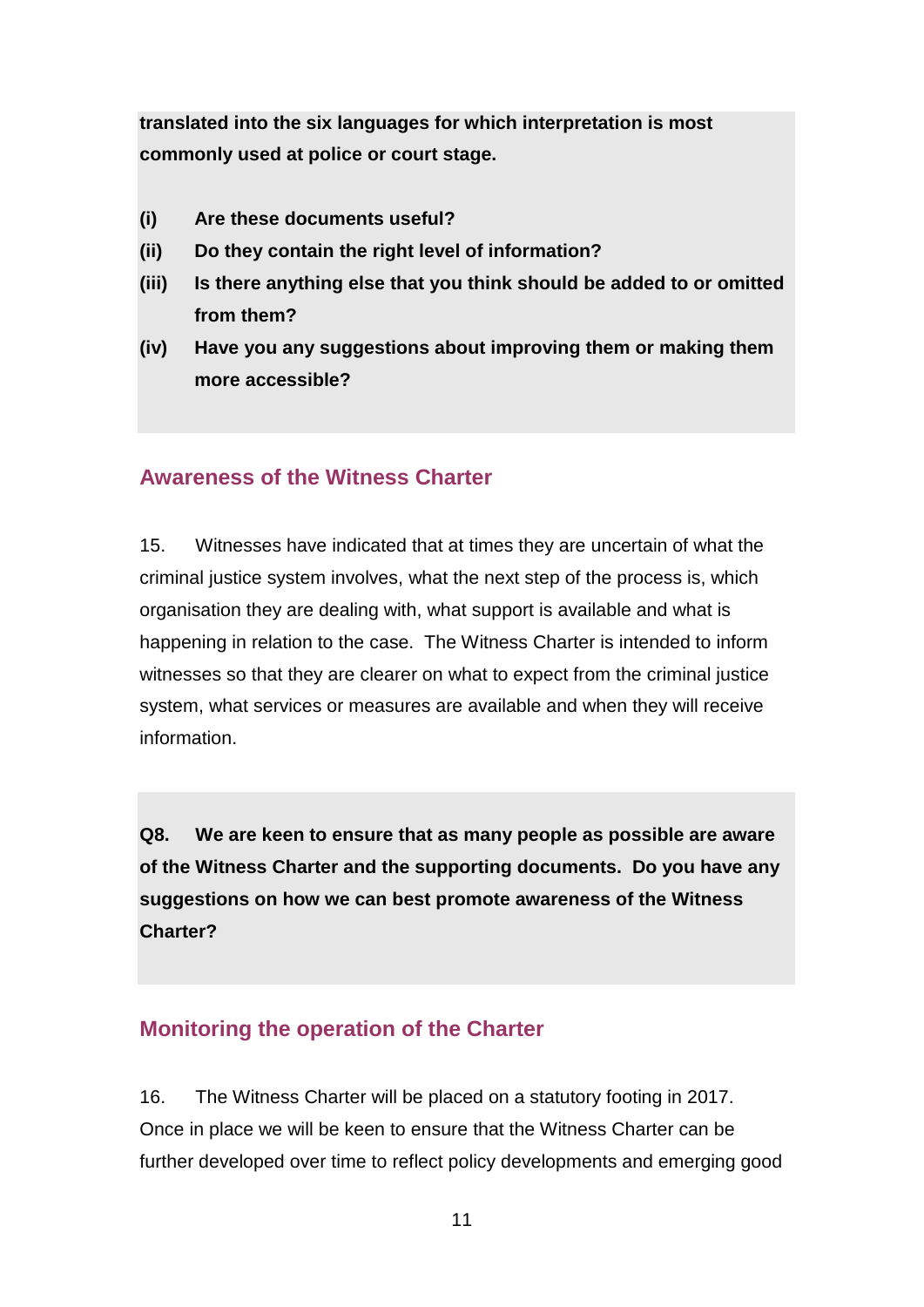practice. To ensure that the Witness Charter is effective and meets the needs of witnesses the Department will want to take account of how it operates in practice so that this can be considered in future reviews of the Charter.

**Q9. Do you have any comments on how best to take account of the views of witnesses on the operation of the Witness Charter?**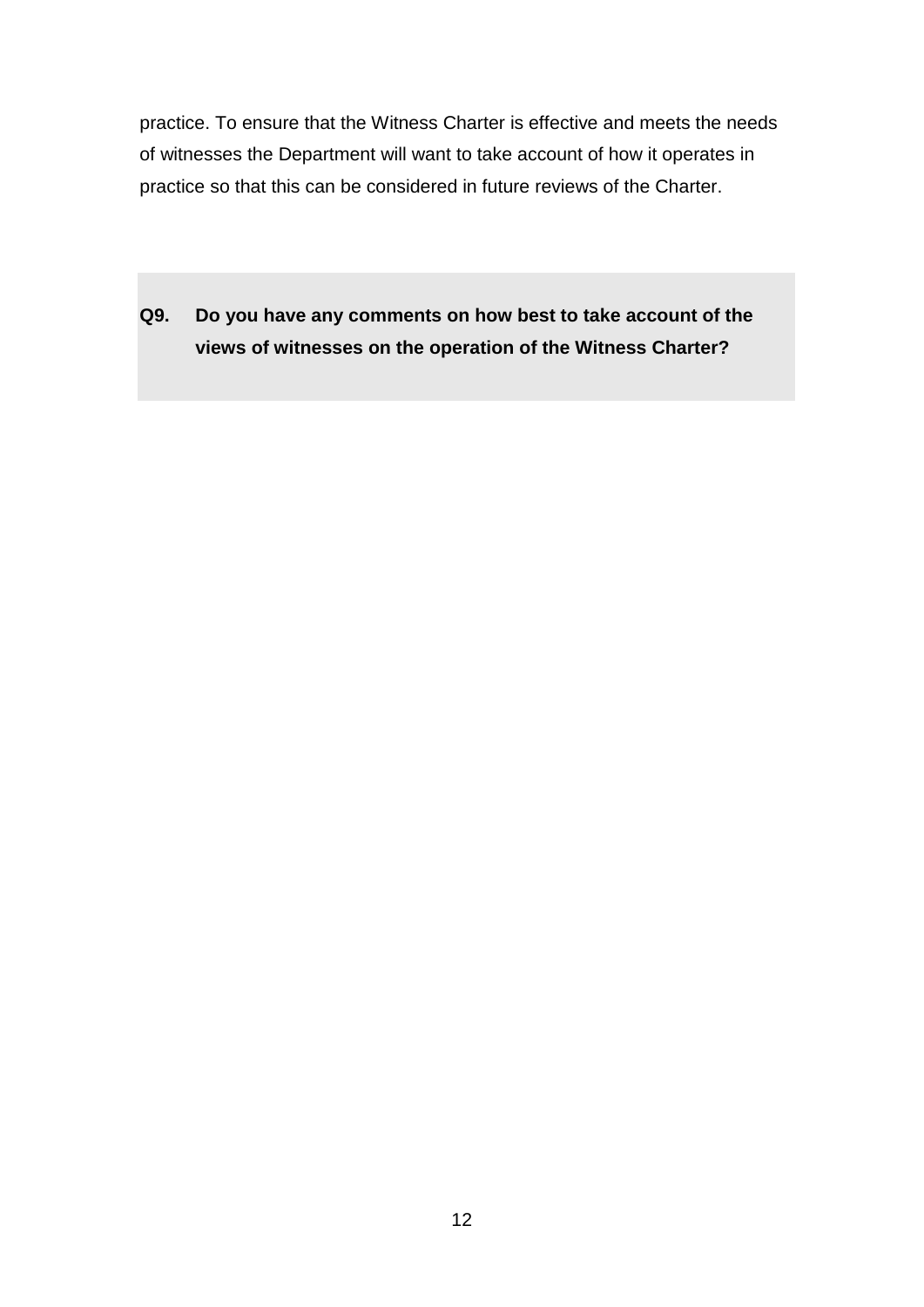# **NEXT STEPS**

17. Once the consultation exercise has finished the Department will analyse the responses and consider what changes need to be made to the Charter in light of this. A paper will be prepared providing an overview of the consultation responses, as well as dealing with the issues raised. The Justice Minister and Justice Committee will be briefed on the consultation outcome before final decisions are taken on the content of the Witness Charter.

18. Responses to the consultation exercise, a summary of consultation responses and the Department's response to the consultation exercise will be published on the Department of Justice's website in the autumn. Following this the Justice Minister will undertake to place the Witness Charter on a statutory footing by March 2017, subject to the approval of the Assembly. The final Witness Charter will be made available on the Department of Justice website at that time.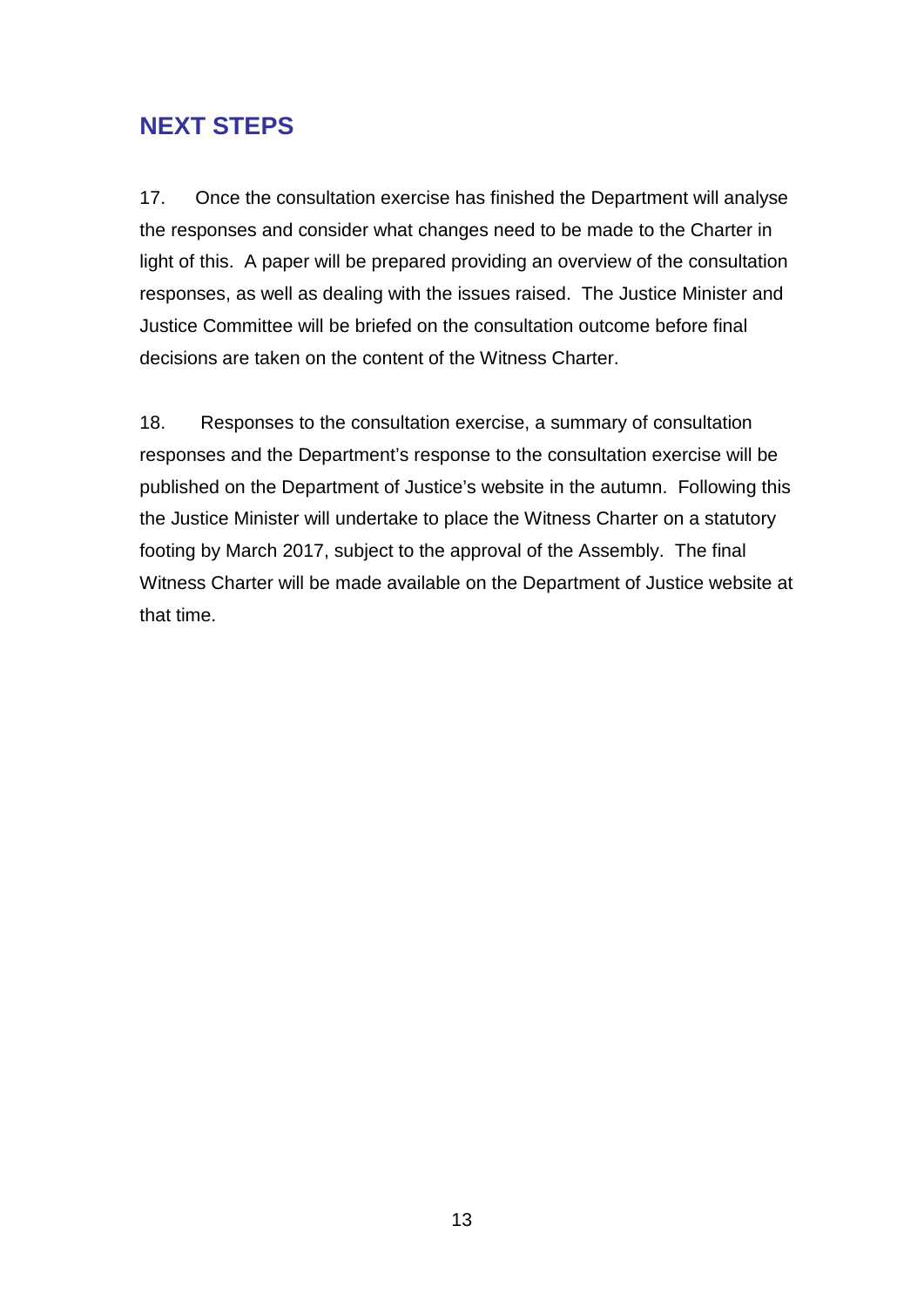# **EQUALITY IMPACT**

#### **Equality implications**

19. Section 75 of the Northern Ireland Act 1998 requires public authorities to have due regard to the need to promote equality of opportunity:

- between persons of different religious belief, political opinion, racial group, age, marital status or sexual orientation;
- between men and women generally;
- between persons with a disability and persons without; and
- between persons with dependants and persons without.

and have regard to promoting good relations between persons of different religious belief, political opinion or racial group. Public authorities are also required to meet legislative obligations under the Disability Discrimination Order, particularly in the formation of public policy making.

20. The Department of Justice is fully committed to fulfilling its Section 75 obligations on the promotion of equality of opportunity, good relations and meeting legislative requirements in Northern Ireland.

21. The options set out in this policy consultation have been subjected to an Equality Impact Screening, as well as the Department's shared future proofing.

22.There have been no adverse equality impacts identified and initial prepolicy screening has not identified any other Section 75 impacts at this stage. However, we would welcome views from respondents who might identify any area in which they feel the approaches outlined in the document could have adverse equality impacts. The full equality screening form is available at:

[www.justice-ni.gov.uk/consultations/consultation-draft-witness-charter.](http://www.justice-ni.gov.uk/consultations/consultation-draft-witness-charter)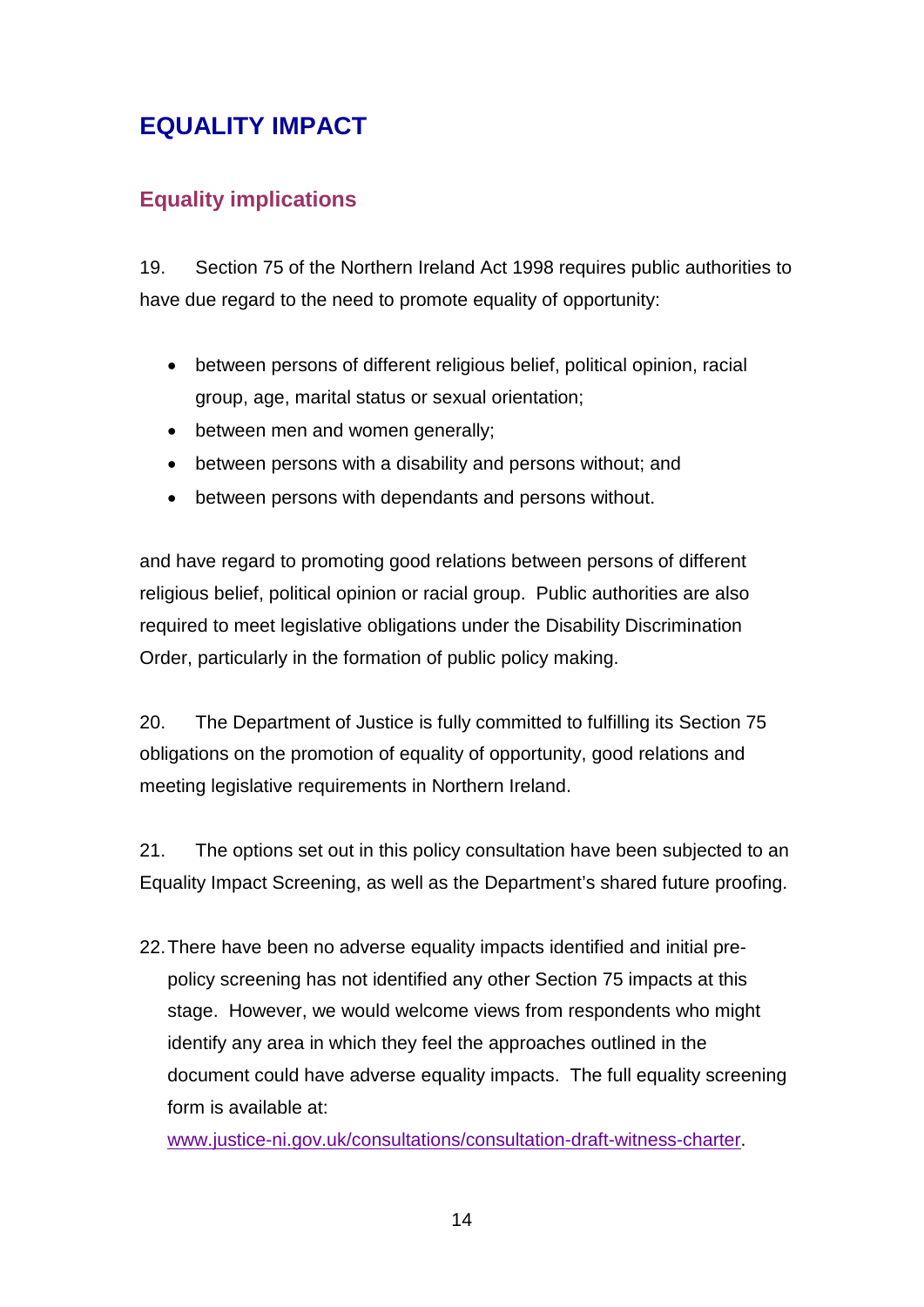# **RESPONDING TO THIS CONSULTATION**

#### **Duration**

23. The consultation will run for 12 weeks, four weeks longer than the standard consultation period given that the consultation is taking place over the summer.

#### **Closing date for responses**

24. The closing date for responses to the consultation is **5pm on Tuesday 27 September 2016** (please note that it may not be possible to accept consultation responses after this date).

#### **Questions**

25. The consultation questions are included throughout this document, at the end of each section. Comments are invited on the specific issues highlighted or on any of the other issues contained in this paper.

#### **Enquiries and responses**

26. Please send any responses, queries, or requests for information to:

| By e-mail:  | DOJVictW@justice-ni.x.gsi.gov.uk |
|-------------|----------------------------------|
| In writing: | Witness Charter Consultation     |
|             | Victims and Witnesses Branch     |
|             | Department of Justice            |
|             | <b>Room A4.01</b>                |
|             | Castle Buildings                 |
|             | <b>Stormont Estate</b>           |
|             | Belfast, BT4 3SG                 |
|             |                                  |

**By phone**: 028 9052 0550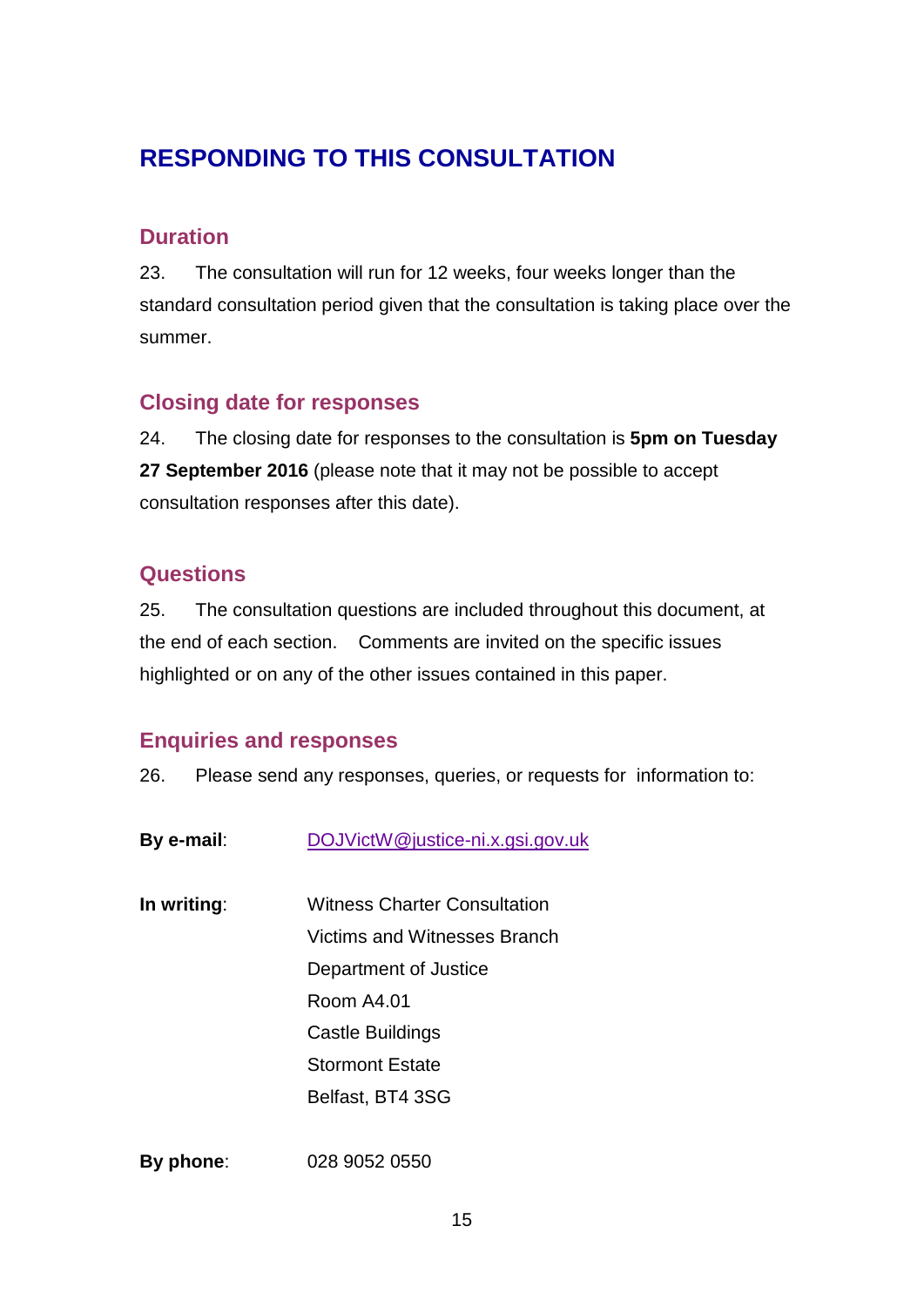#### **By text phone**: 028 9052 7668

**Online**: You may also respond to the consultation exercise online at [www.surveymonkey.co.uk/r/Witness\\_Charter\\_Consultation\\_Response\\_Form.](http://www.surveymonkey.co.uk/r/Witness_Charter_Consultation_Response_Form) However, please note that this online facility is limited to 2000 characters per question – around 20 lines of typed text.

#### **Who is responding?**

27. When responding, please state whether you are making a submission as an individual or representing an organisation. If responding on behalf of an organisation, please make it clear who the organisation represents and, where applicable, how the views of members where assembled.

#### **Alternative formats**

28. An electronic version of this consultation document is available to download from the Department of Justice website: [www.justice-ni.gov.uk/consultations/consultation-draft-witness-charter](http://www.justice-ni.gov.uk/consultations/consultation-draft-witness-charter)

29. Hard copies of this consultation document, and copies in other formats (including Braille, large print, computer disk, etc.), can be made available on request. If it would assist you to access the document in an alternative format or language other than English, please let us know and we will do our best to assist you.

#### **Publication of responses**

30. The Department intends to publish responses to the consultation (the contact details of private individuals will be removed prior to publication) and a summary of responses online following completion of the consultation process. Please tell us if you don't want your response to be published. Any personal data will be handled in accordance with the Data Protection Act 1998.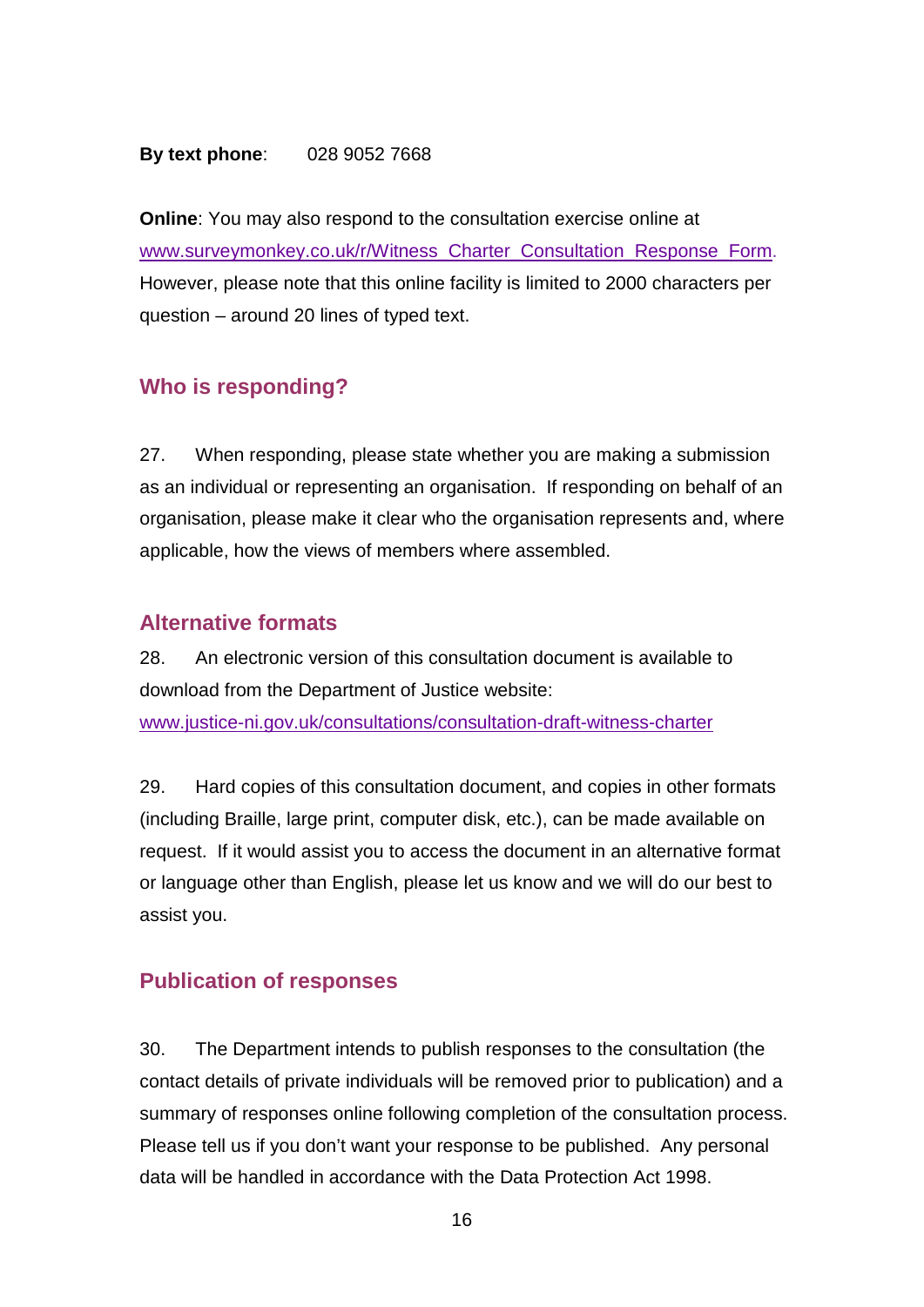Respondents should also be aware that the Department's obligations under the Freedom of Information Act 2000 may require that any responses not subject to specific exemptions under the Act be communicated to third parties on request.

#### **Complaints**

31. If you have any concerns about the way this consultation process has been handled, you should send them to the following address:

Standards Unit Department of Justice Knockview Buildings Stormont Estate Belfast BT4 3SL

**Email**: Standardsunit@justice-ni.x.gsi.gov.uk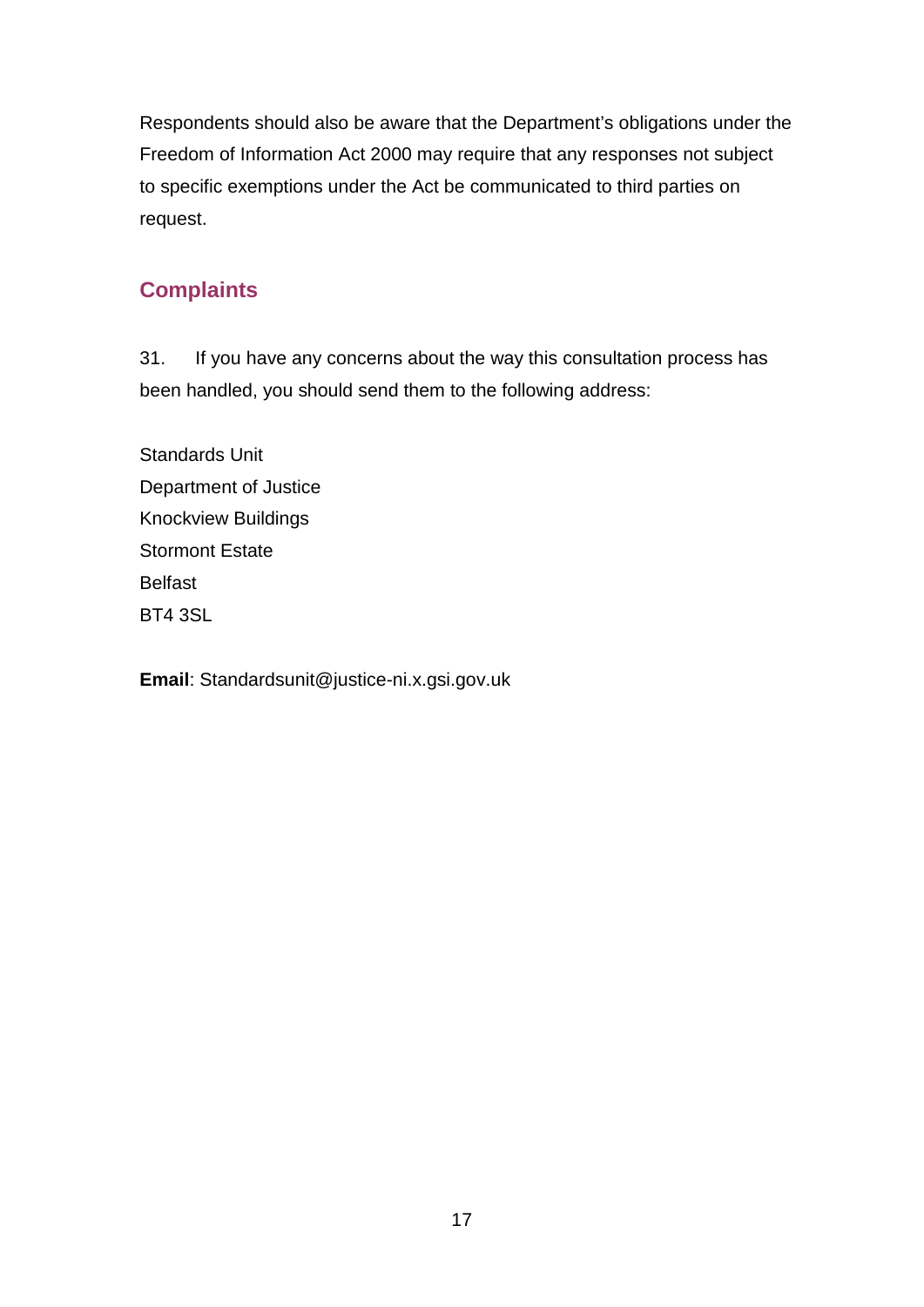# **CONSULTATION QUESTIONNAIRE**

# **Draft Witness Charter**

# **A Department of Justice Consultation**

# **RESPONDING TO THE CONSULTATION**

The Department of Justice is seeking your views on the Witness Charter, in terms of specific issues highlighted in the consultation paper or any other general comments you may have. Please use this questionnaire to tell us your views. Please send your response, no later than **5pm on Tuesday 27 September 2016**, to:

Witness Charter Consultation Victims and Witnesses Branch Department of Justice Room A4.01 Castle Buildings Stormont Estate Belfast, BT4 3SG

**Telephone**: 028 9052 0550 **Textphone**: 028 9052 7668 **Email**: [DOJVictW@justice-ni.x.gsi.gov.uk](mailto:DOJVictW@justice-ni.x.gsi.gov.uk)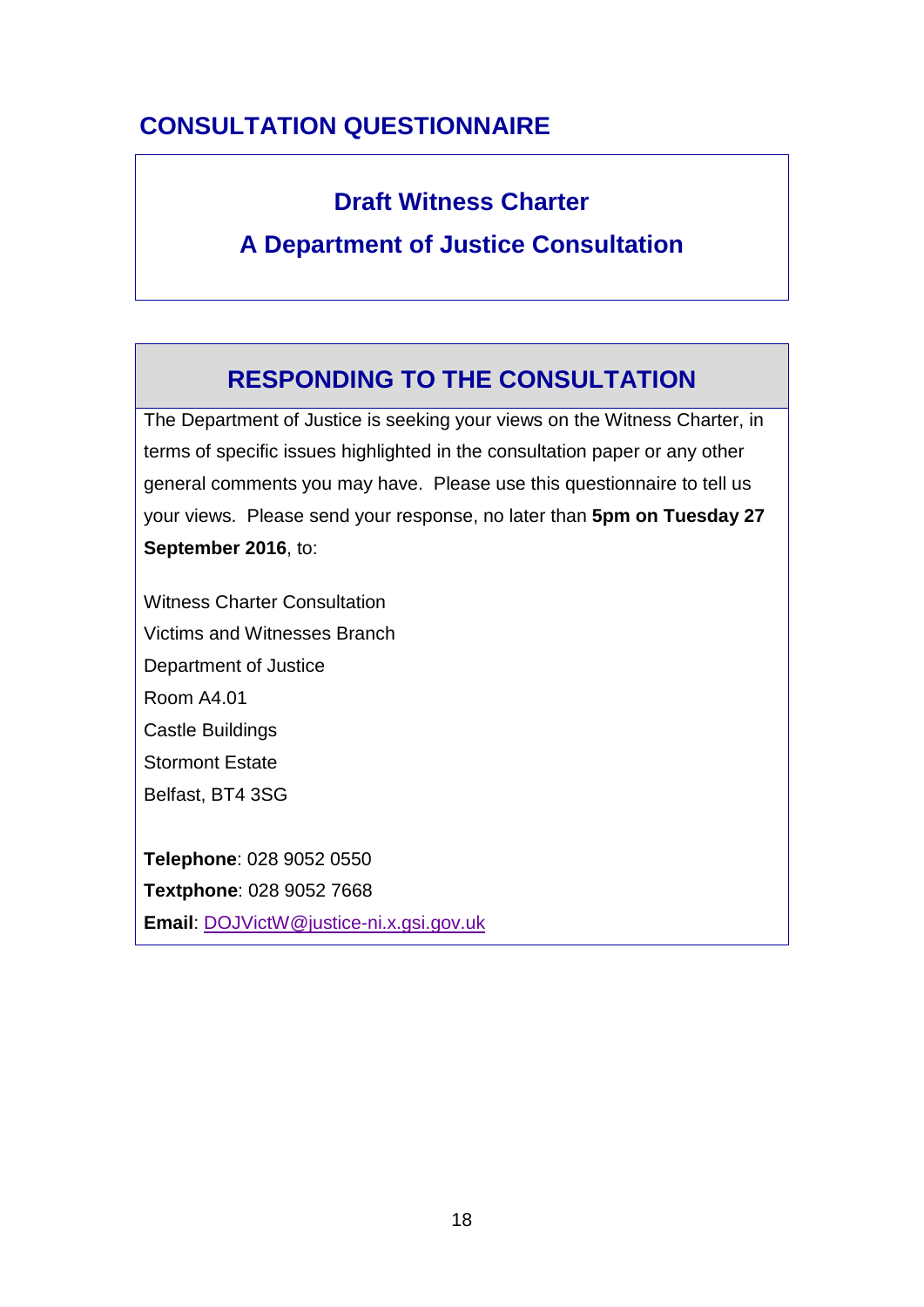# **PUBLICATION OF RESPONSES**

The Department intends to publish responses to the consultation (the contact details of private individuals will be removed prior to publication) and a summary of responses online following completion of the consultation process. Please tell us if you don't want your response to be published. Any personal data will be handled in accordance with the Data Protection Act 1998. Respondents should also be aware that the Department's obligations under the Freedom of Information Act 2000 may require that any responses not subject to specific exemptions under the Act be communicated to third parties on request.

#### **Title: Mr / Ms / Mrs / Miss / Dr**

#### **Forename**

#### **Surname**

#### **Organisation Name (if applicable)**

#### **Postal Address**

| <b>Postcode</b> | <b>Phone</b> |  |
|-----------------|--------------|--|
| <b>Email</b>    |              |  |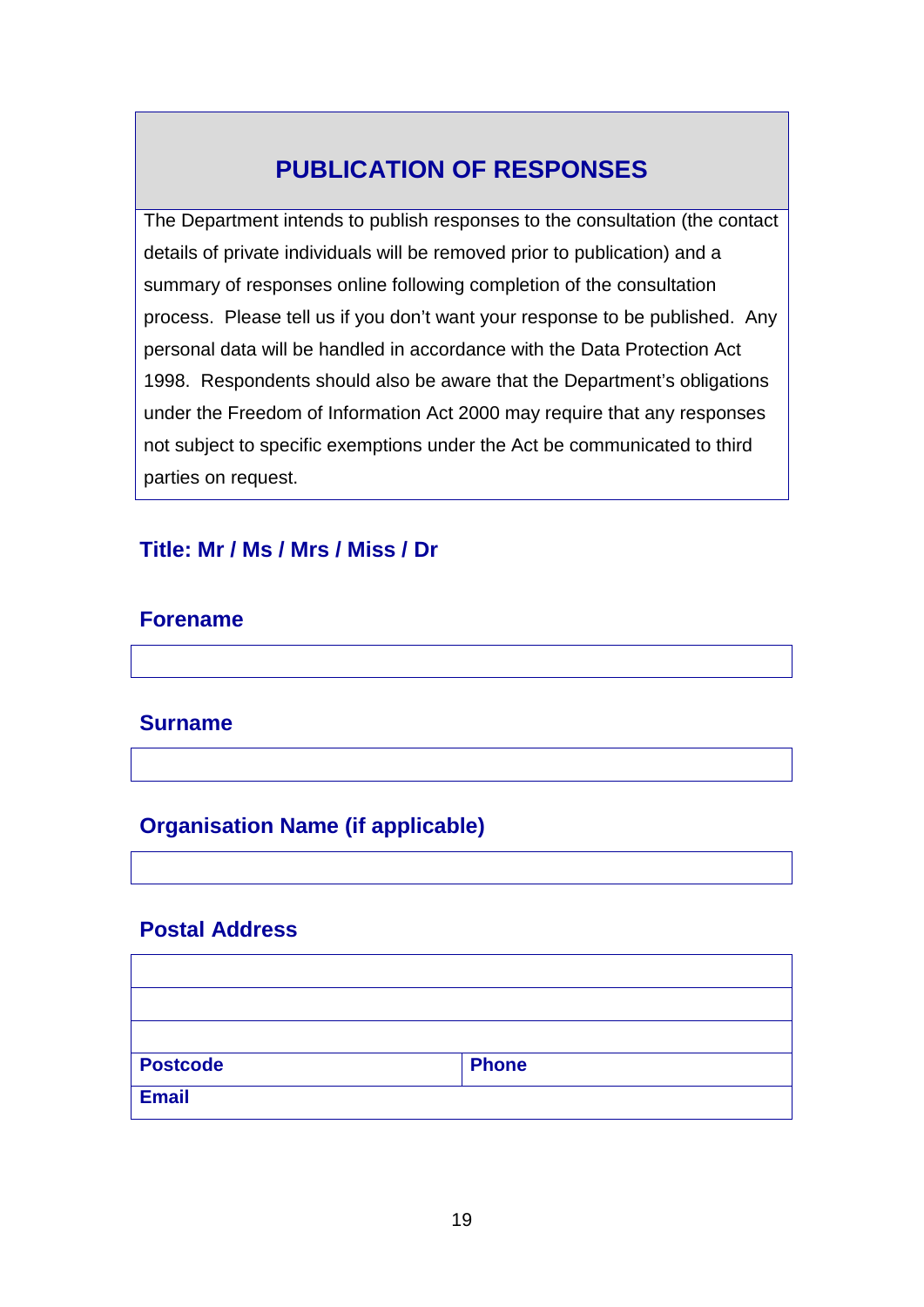**Question 1: Do you think that the 'witness journey' approach used in the Witness Charter is the right one?**

**Question 2: Do you have any comments on who the Witness Charter is for, i.e. prosecution, defence and expert witnesses?**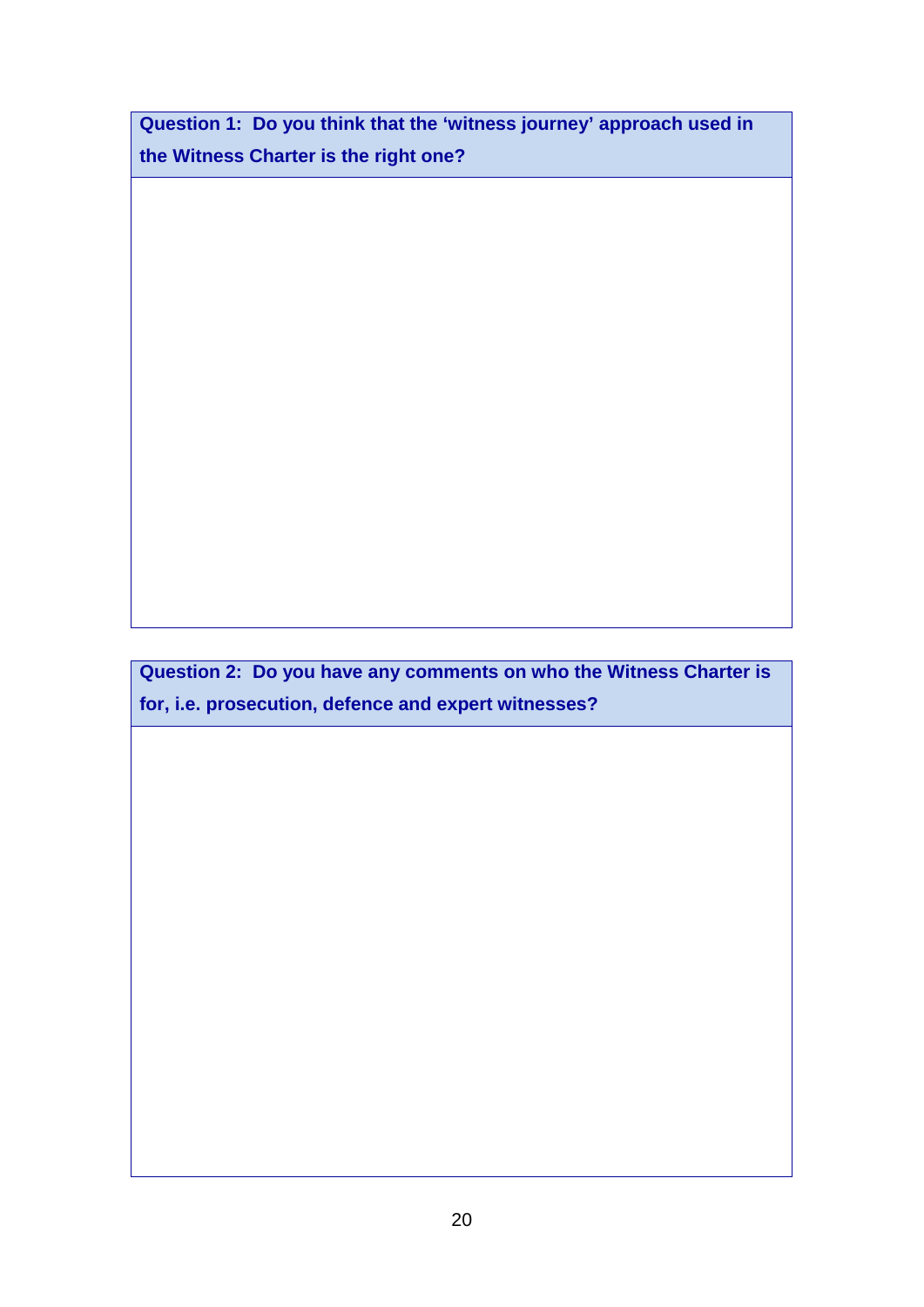**Question 3: Does the Witness Charter contain the key entitlements, standards and/or services that you would expect to see in it?**

**Question 4: Is there anything that you think should be added to, or omitted from, the Witness Charter?**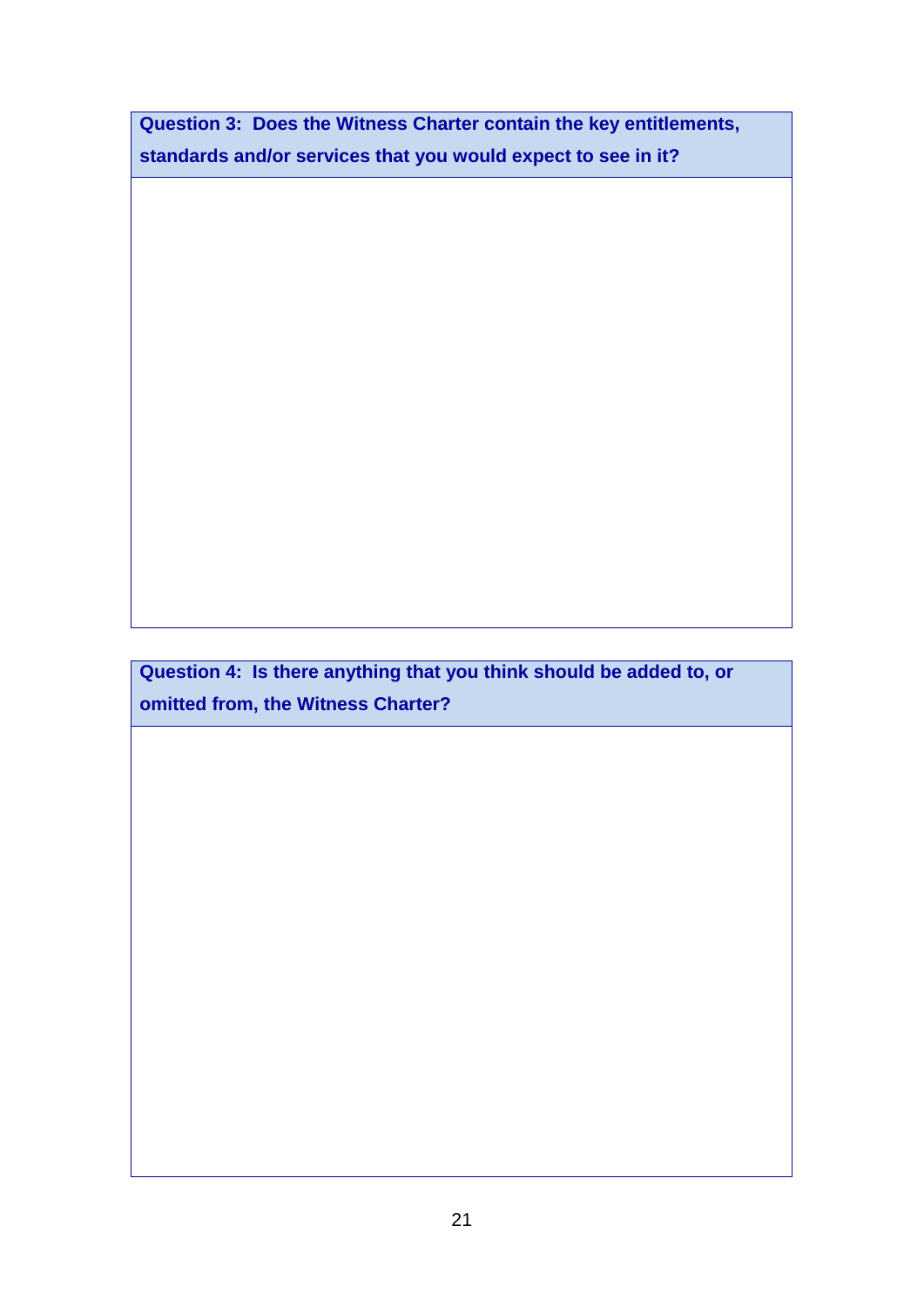**Question 5: Do you have any other comments on the content of the Witness Charter?**

**Question 6: Do you think that the Witness Charter adequately sets out how it applies to each of the categories of witness? If not, do you consider that any further information should be provided?**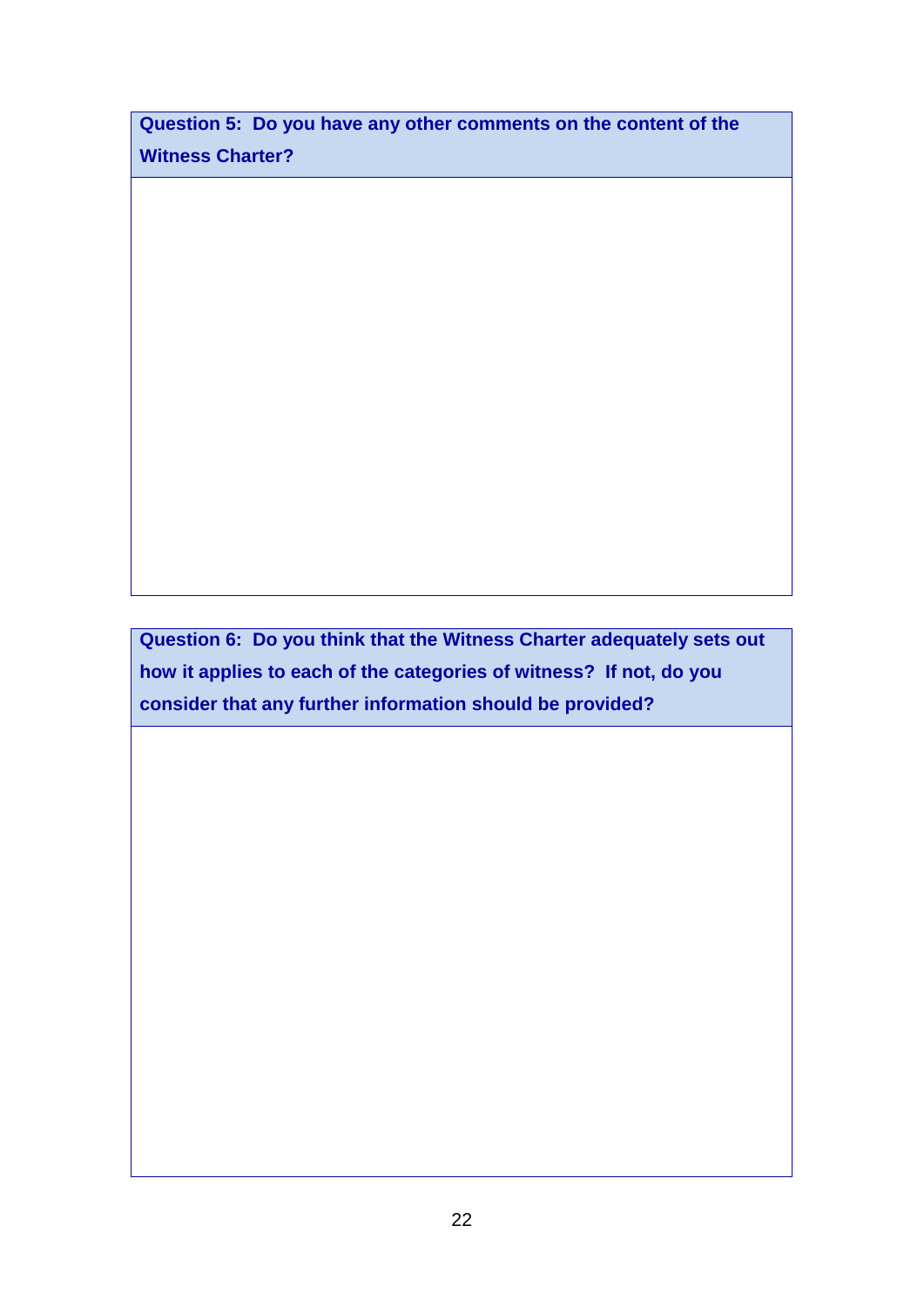**Question 7: The Witness Charter is a lengthy document. In light of this it contains a two page overview and flowchart. A summary document, easy read document and Young Person's Guide to the Charter are also available. Following consultation the summary document will be translated into the six languages for which interpretation is most commonly used at police or court stage.**

- **(i) Are these documents useful?**
- **(ii) Do they contain the right level of information?**
- **(iii) Is there anything else that you think should be added to or omitted from them?**
- **(iv) Have you any suggestions about improving them or making them more accessible?**